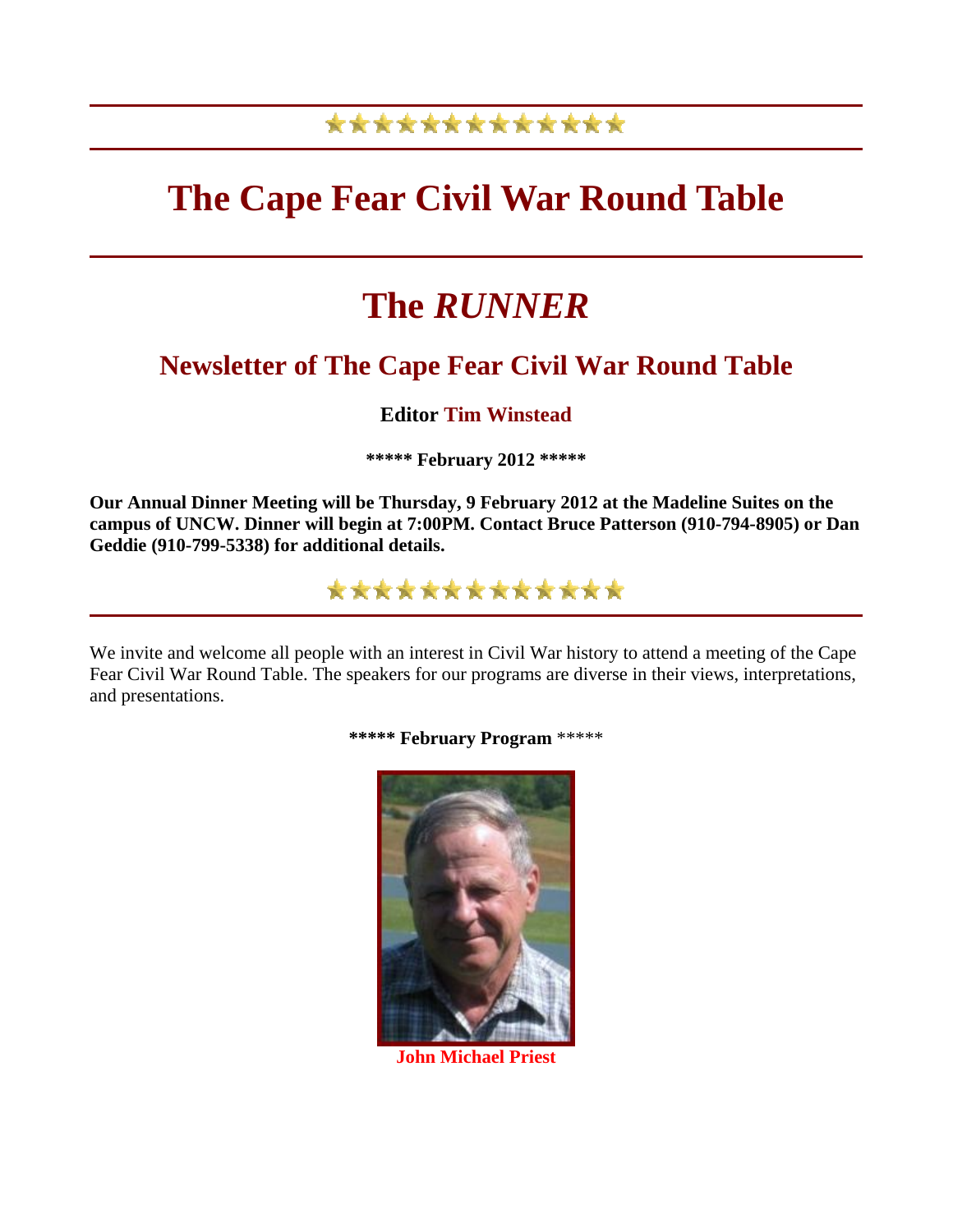**Mike Priest,** scholar, author, teacher, and certified Civil War battlefield guide, will join us on February 9<sup>th</sup> at the Madeline Suites on the UNCW campus. Mike's presentation will be entitled *Into the Fight, Pickett's Charge at Gettysburg.*

Mike provided the following summary of his presentation:

I discovered while researching what I thought was an easy book, that a considerable number of the Confederates, for whatever reason, other than being wounded, decided that "discretion was the better part of valor." I also could not verify the horrendous casualties they allegedly suffered after conducting a study of the nominal list of casualties for all the regiments but those from Tennessee and Arkansas. For years, I wondered if I would have crossed that field knowing full well what lay ahead. The story of the charge has been distorted by myth. The tactical presentation you will receive will put to rest the history we have been taught.



Mike was born in Georgetown, DC. He received a B.A. in History and Secondary Education from Loyola College (Baltimore) and a M.A. in Social Sciences from Hood College (Frederick. Maryland). Mike taught World History, Government, U.S. History, Civil War History, and Psychology for the Washington County Board of Education from 1980 – 2011. The author and editor of many Civil War books and articles, he received a Maryland Council for the Social Services Program Excellence Award for his involvement with motivating and inspiring his students to research, edit, and publish several books. In addition to sixteen books and numerous articles in *The Civil War Times Illustrated, North & South,* and the *Potomac Magazine*, Mike has served as historical consultant to several television and movie producers. In his spare time, he has conducted walking tours of Antietam, the Wilderness, South Mountain, and Gettysburg. In 2011, Mike became a licensed tour guide at the Antietam National Battlefield.

Mike listed his hobbies as Irish Folk music, black powder shooting, writing, and giving tours.

Please join us on  $9<sup>th</sup>$  February for dinner with an accomplished historian who will share his research and thoughts about one of the most dramatic events of the Civil War.

Editor

#### **\*\*\*\*\* Raffle Winners \*\*\*\*\***

# **Raffle Master: Ed Gibson**

If you have books, prints, or other items that you would like to donate to the CFCWRT raffle, talk to Ed at our next meeting.

# **January Meeting:**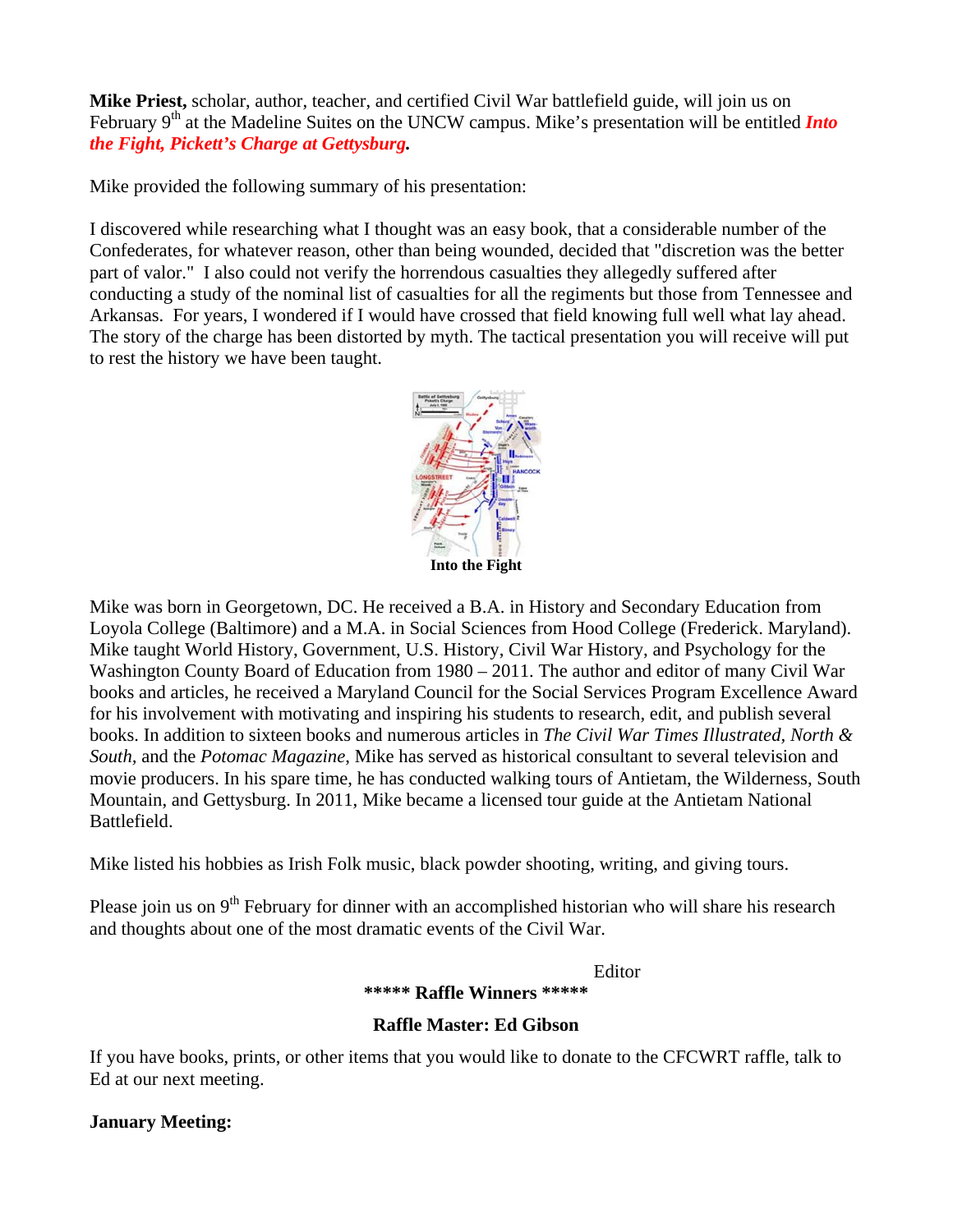| Civil War Calendar                                      | Dave Paul                               |
|---------------------------------------------------------|-----------------------------------------|
| Quantrill in Texas                                      | <b>Tim Barton</b>                       |
| Charles Dahlgren of Natchez<br>$\overline{\phantom{a}}$ | <b>Bob Cooke</b>                        |
| Complete Civil War Road Trip Guide                      | Palmer Royal<br>$\sim 100$ km s $^{-1}$ |
| Lee Takes Command                                       | Tom Morgan                              |
| Ulysses S. Grant<br>$\overline{\phantom{a}}$            | <b>Tim Barton</b>                       |

#### **\*\*\*\*\* Trivia Questions February 2012 \*\*\*\*\***

**1 –** Who was this officer? *Another Opportunity* **to win a free dinner reservation at the February 9th Dinner Meeting!!!!!!!!!!!!!**



**2–** On July 3, 1863, a Confederate Brigadier General in Pickett's Division determined to show his courage in the face of his enemies. This general, unable to walk because of an earlier injury, mounted his horse and went forward to his death and disappearance from his comrades. Who was this officer and what prompted him to seek a "glorious" end?

**3 –** Keith Hardison shared the story of Jefferson Davis's 1825 carousing incident at Benny Havens' Tavern while he attended West Point (See Trivia question #4, January issue of *The Runner* for additional details). According to Hardison, who may have intervened to prevent Davis's dismissal from West Point? What incident did Davis become embroiled in during the Christmas season of 1826? **4 –** Jefferson Davis served as Secretary of War in the administration of Franklin Pierce 1853 -1857. Keith Hardison outlined the many accomplishments that Davis oversaw while in this office. What was one of the most unusual experiments that Davis implemented?

**5 -** Throughout his life, Jefferson Davis failed to embrace the art of compromise. What did Varina Davis say about her husband's stubbornness?

**6 –** Jefferson Davis and Abraham Lincoln shared many experiences as commander-in-chiefs. They also shared a similarity as parents during their stay in their separate White Houses. What was that parental similarity?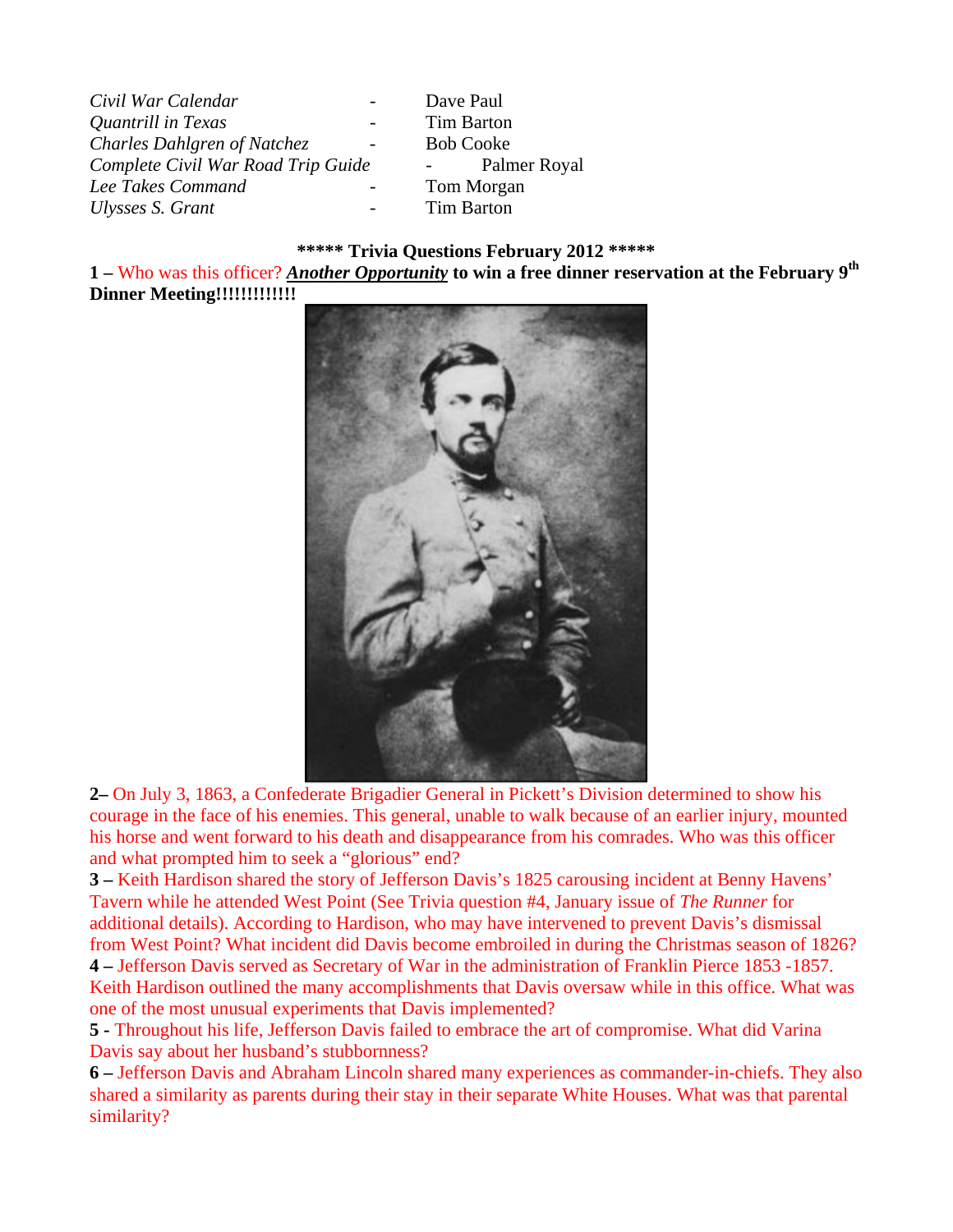#### \*\*\*\*\* **Member News** \*\*\*\*\*

If you have member news that you think would be of interest to CFCWRT membership, let me know about it.

**1 –** Welcome new member, **Connie Hendrix,** to the Cape Fear Civil War Round Table. We hope you enjoy the programs and fellowship.

**2 – Time is running out!!** Still time to make your reservations for the **February 9, 2012** dinner meeting. **John Michael Priest** will make a presentation entitled *Into the Fight, Pickett's Charge at Gettysburg*. The dinner will cost \$26 per person and will be held at the Madeline Suite at UNCW. Contact **Bruce Patterson (**910-794-8905) or **Dan Geddie** (910-799-5338) via email or telephone for further details.



# **\*\*\*\*\* Museum of the Confederacy \*\*\*\*\***

**CFCWRT members at Pamplin Park**

On January 18th, **Lance Bevins**, **Dan Geddie**, **John Munroe, Dale Lear,** and **Tim Winstead** headed north for a visit to the Petersburg and Richmond areas of Virginia. On Wednesday, they toured the Blandford Church and the Petersburg National Battlefield. The church was located at the Blandford Cemetery and each of its Tiffany windows honored the war dead of a southern state. The battlefield sites included the Crater, Fort Stedman, and other scenes of the nine month long siege that strangled the Confederacy.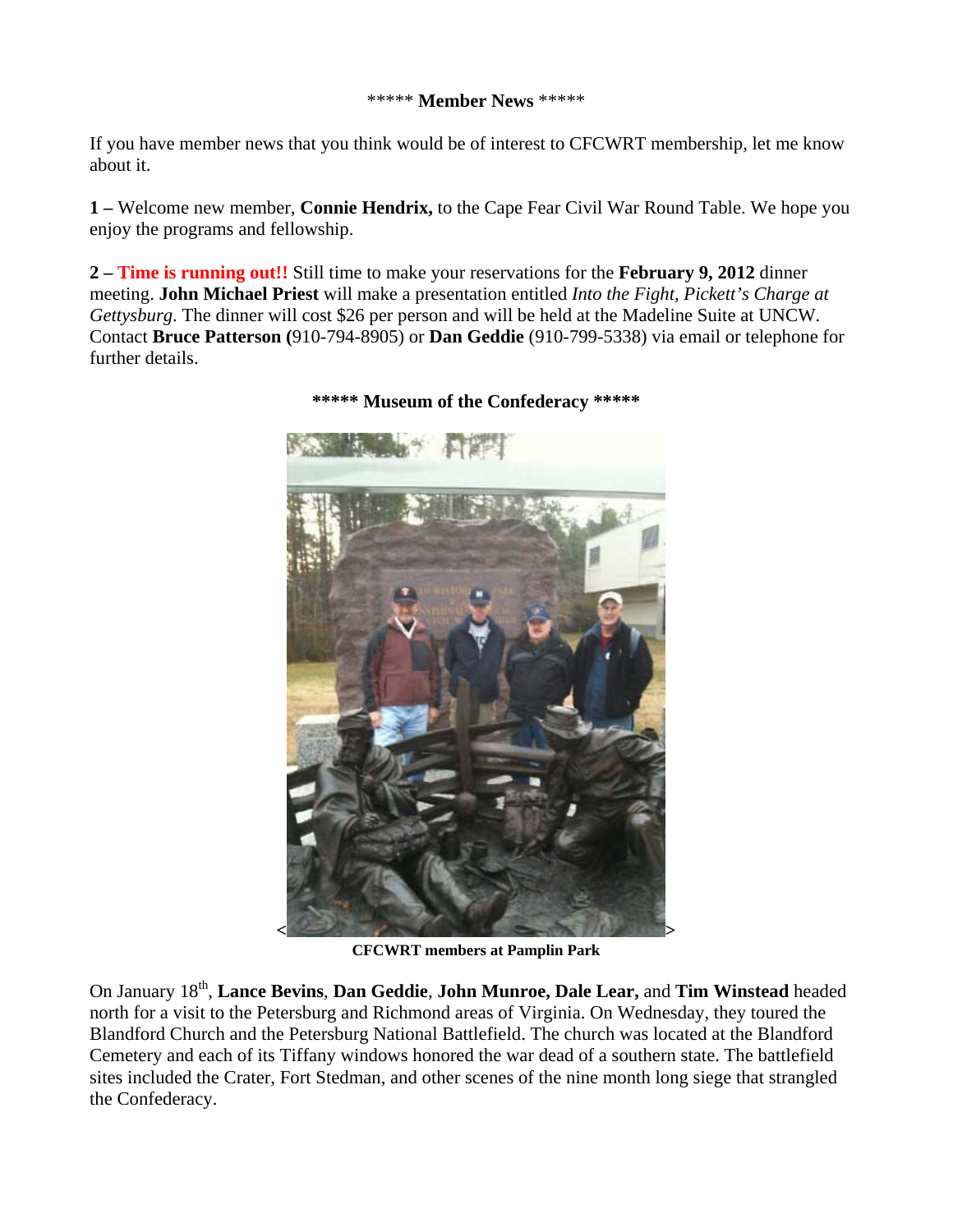

**Blandford Church's Tiffany Window Honoring South Carolina's Soldiers**

January  $19<sup>th</sup>$  was the anniversary of the birth of Robert E. Lee. The group was privileged to enter the vault and research room at the Museum of the Confederacy in Richmond. Robert E. Lee's sword and uniform, Wade Hampton's cavalry sword, and Joe Wheeler's pistol were a few of the numerous items they were shown. The Research Librarian shared a few of the items that had been saved by the ladies who started the MOC. Lee's General Orders No. 9 was, as it had been on April 10, 1865, emotionally moving and remarkable. "After four years of arduous service, marked by unsurpassed courage and fortitude………….." The MOC was remarkable, not just for the collection of artifacts of the famous, but for the artifacts and records of the lower level officers and regular soldiers.

The  $20<sup>th</sup>$  found the group at Pamplin Park and the site of the April 2, 1865 breakthrough by Union forces that led to the Lee's surrender at Appomattox. NOTE: Wilson Greene, executive director at Pamplin Park, will speak about the breakthrough to the **Brunswick Civil War Round Table** on February 13, 2012 at Trinity UMC is Southport at 6:30.

#### **\*\*\*\*\* February 1862 \*\*\*\*\***

February 1862 did not witness a massed Unionist attack on Richmond despite the orders of Lincoln. However, a major Confederate fort was captured by Grant's men - a move that boosted morale in the capital.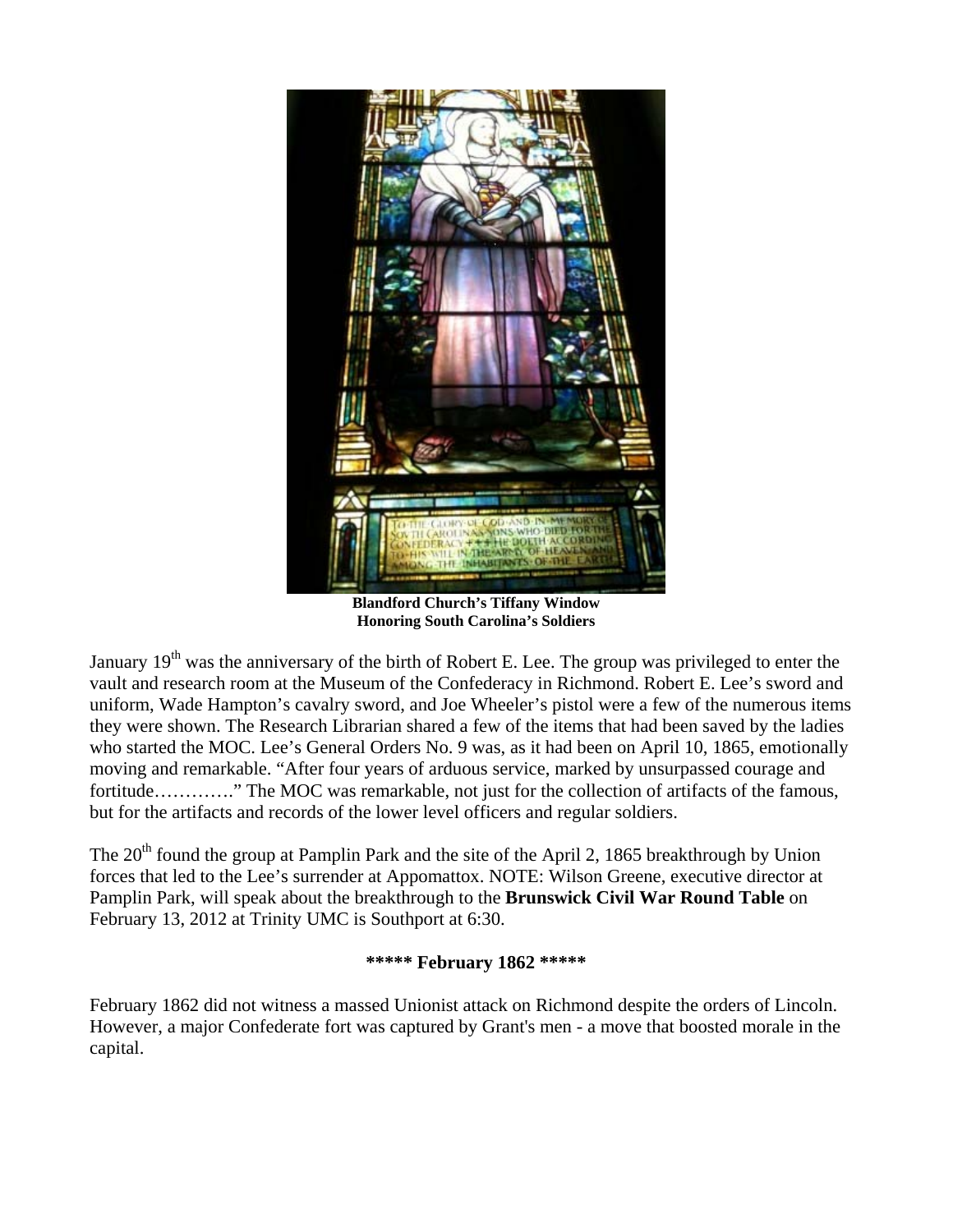February 1st: Confederate generals became aware that Union forces were massing along the line of the Mississippi River and planned to expect a major Union offensive with the targets thought to be either Fort Henry or Fort Donelson.

February 2nd: Confederate intelligence indicated that the Union's ability to move its men along river systems was not good. However, the Confederates were unaware of Lincoln's order – to attack regardless.

February 3rd: Lincoln again asked McClellan to make a major move for Richmond using the Army of the Potomac. McClellan again showed his usual reluctance to do anything without having it precisely mapped out first. He told Lincoln that he wanted to move troops by sea to the Virginia Peninsula and then push the 40 miles inland.

February 5th: General Grant concentrated his forces for an attack on Fort Henry. He had 15,000 men under his command while the Confederate defenders at the fort numbered 3,200.

February 6th: Union gunboats on the Tennessee River bombarded Fort Henry. The fort commander, General Tilghman withdrew as many men as he could to Fort Donelson but ensured that gunners remained in Fort Henry. By mid-afternoon the walls of Fort Henry were broken and Tilghman decided to surrender. Only 63 men were left in the fort. Over 3,000 made it to the relative safety of Fort Donelson, which prepared itself for an attack. However, the control of the Tennessee River at that point was very important to the Unionists as it allowed them to make river patrols up to northern Alabama.

February 7th: Grant prepared for an attack on Fort Donelson, which was a far tougher proposition than Fort Henry. Fort Henry was by the river's edge while Fort Donelson was 100 feet above the Cumberland River.

February 8th: Union forces took prisoner 2,527 Confederate troops at Roanoke Island, North Carolina.

February 10th: Grant told his men that they would move on Fort Donelson within 24 hours. The fort was 12 miles from Fort Henry. Grant's large land force was bolstered by a large river force as more Union gunboats joined the attack.

February 12th: 20,000 Union troops moved on Fort Donelson. By the time Grant's men arrived at the fort, it is thought that there were about 18,000 Confederate troops in it.

February 13th: The attack on Fort Donelson started though the gunboats were late in arriving. Artillery fire continued throughout the day and into the night.

February 14th: Six Union gunboats arrived at Fort Donelson. They accompanied ten transport ships that brought an extra 10,000 Union troops to the fight. The gunboats added an extra 70 guns to the Union's artillery capability. As well as being pounded from the land, the fort was attacked from the river. During the night, the fort's commander, General Floyd (John B. Floyd, Buchanan's Secretary of War), decided that the Confederate force in the fort had to fight its way out and push into open land. Floyd assumed that they had no chance of holding Fort Donelson.

February 15th: One hour before daybreak the Confederates in Fort Donelson attempted their breakout. They had surprise on their side and attacked on just one front but after initial success had to face Union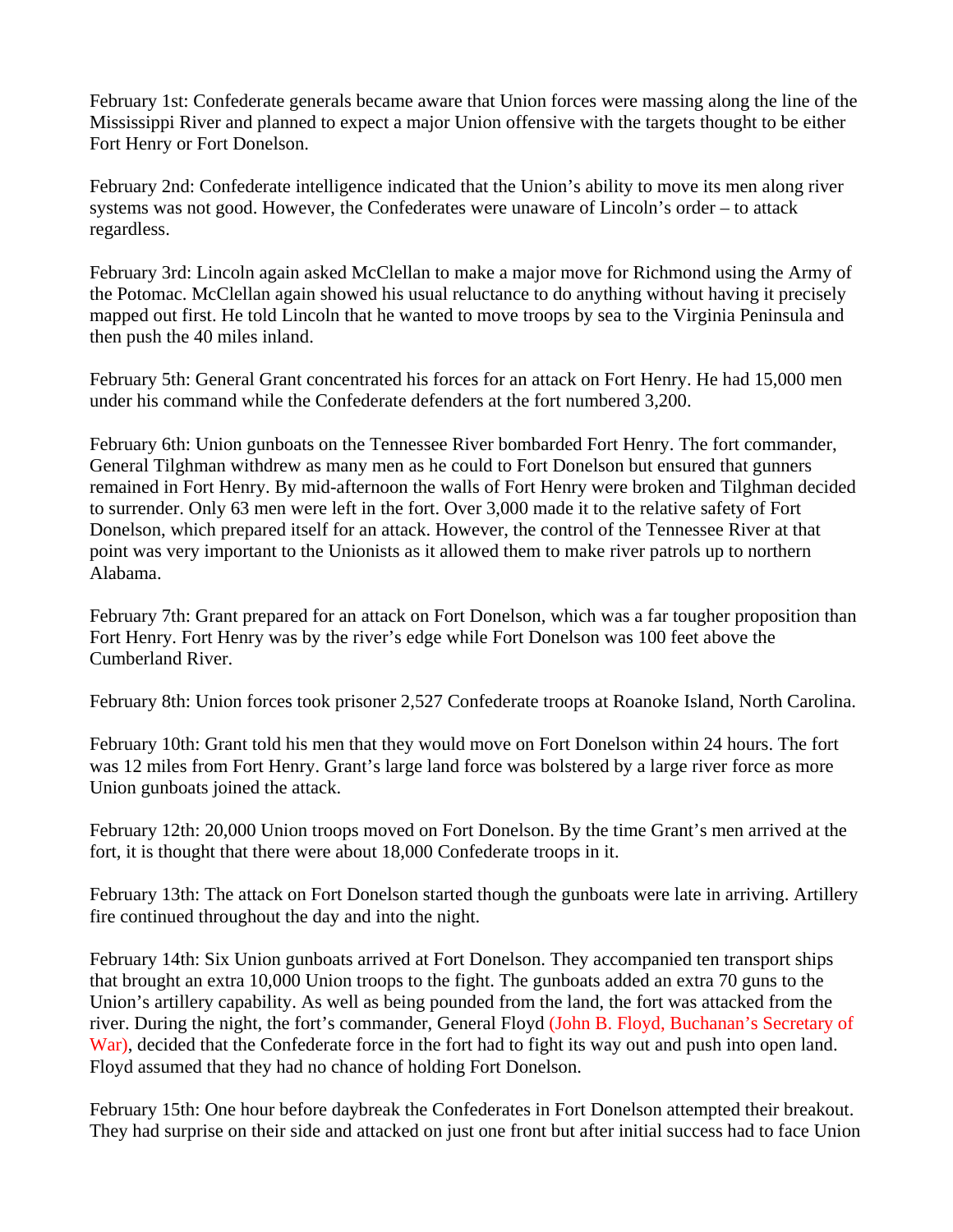troops sent to reinforce that front. By the afternoon, the Confederates had to return to Fort Donelson. By the end of the day, Fort Donelson was totally surrounded. Union troops surrounded it on three sides on land and the Union gunboats dominated the Cumberland River.

February 16th: At dawn Fort Donelson surrendered. The Confederates had hoped to negotiate terms but Grant told them that "unconditional and immediate surrender can (only) be accepted". The loss of Fort Donelson resulted in the Confederates losing control of Tennessee and Kentucky. Over 14,000 Confederates were taken prisoner.

February 18th: There was much celebration in Washington DC when news reached the capital of the surrender of Fort Donelson. The First Congress of the Confederate States of America met in Richmond.

February 21st: The Battle of Fort Craig in New Mexico was fought. This saw a Confederate victory against a larger Union force. The Confederates captured six artillery guns from the Unionists.

February 22nd: Jefferson Davis was inaugurated as the first President of the Confederate States of America.

February 25th: General Halleck, commander of the Army of the Southwest, sent a series of telegraph messages stating how well the Unionist forces were doing in Missouri – a state seen as a thorn in the side to Federal aspirations. However, these telegraph messages were misleading in that Halleck had yet to achieve anything decisive.

February 27th: Davis was given permission by the Confederate Congress to suspend habeas corpus if he felt it was necessary to do so. Davis asked for martial law to be introduced at Norfolk and Portsmouth – both important naval bases in Virginia.

February 28th: Charleston was captured by Unionist forces. Charleston was to become the capital for the new state of West Virginia.

 Source: <http://www.historylearningsite.co.uk/february-1862-civil-war.htm>, accessed December 23, 2011.

# **\*\*\*\*\* Through the Blockade \*\*\*\*\* "What possible chance can the South now have?"**

This is the third in a series of articles that will examine the efforts of the United States and Confederate governments to arm and equip the untrained mob of volunteers who flocked to their respective banners. This article will focus on the Confederate Ordnance Department and Massachusetts born, Major Caleb Huse, C.S.A. In April 1861, Caleb Huse was ordered to proceed to Europe to undertake a mission for the Ordnance Department. He was to travel, at considerable risk, through the North to secure passage to England. The following from Huse's book explained, in some detail, the challenges that he faced as he made his way on his mission:

It was impossible to get farther than Philadelphia that day. The next morning, on taking my seat in the train, I recognized the gentleman directly behind me as the Hon. Caleb Cushing. I did not accost him, not caring to meet acquaintances just then, and, moreover, I had no reason to think that he knew me, for although we were born in the same town,—Newburyport, Mass.,—he was a distinguished public man when I was a boy.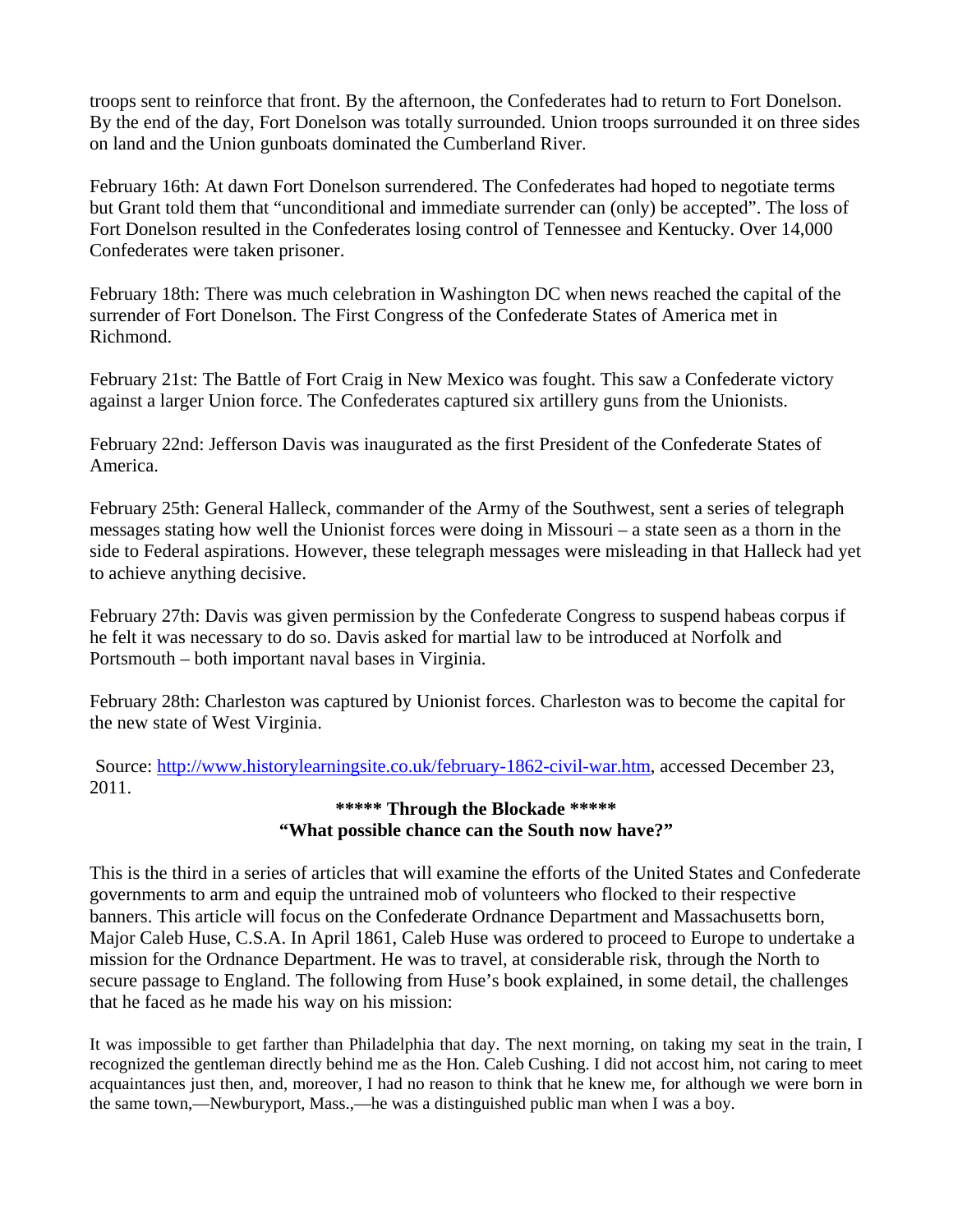The route from Philadelphia to New York was by the way of Camden to South Amboy, and thence by steamboat. The latter was a ferry boat with room for teams on each side of the engine. There were no teams on board, and, as I had been sitting for some time, and now that we were nearing New York where I was likely at any moment to meet an acquaintance, I was a little nervous, I walked about the lower deck. In doing so I met Mr. Cushing face to face. He was passing the time in a similar manner. I lifted my cap, as I would to any superior officer, or public man. Immediately Mr. Cushing stopped and said:

"Good morning, Mr. Huse, you are with the South, I understand."

For the moment I was staggered, but quickly calling to mind that Mr. Cushing had been chairman of the Charleston Democratic Convention which nominated John C. Breckenridge for President, I replied:

"Yes, sir, what chance do you think the South has?"

"What chance can it have?" he said, "the money is all in the North; the manufactories are all in the North; the ships are all in the North; the arms and arsenals are all in the North; the arsenals of Europe are within ten days of New York, and they will be open to the United States Government, and closed to the South; and the Southern ports will be blockaded. What possible chance can the South have?" There was nothing for me to say in reply, and I probably did the best I could have done under the circumstances. Looking him squarely in the eye, I lifted my cap and said: "Good morning, Mr. Cushing." I never saw him afterwards.

Huse may have been staggered by his encounter with the Massachusetts politician, Caleb Cushing, but he was not deterred from his task. NOTE: Caleb Cushing was President Franklin Pierce's Attorney General. He was known as a "doughface" for his southern sympathies; however, Cushing supported the Union during the Civil War.

Upon his arrival in England, Huse quickly went to the London Armory Company to fulfill his orders to procure 12,000 rifles and a battery of field artillery. In a strange scene, Huse found an American engineer who had recently installed a plant of gun-stocking machinery from the Ames Manufacturing Company of Chicopee, Massachusetts. Huse asked the engineer if he was an agent of the United States Government whose presence was to purchase arms. Huse informed the man that his intention was to secure arms for the Confederate government and that he intended to fulfill his mission. Huse felt that the engineer was indeed an U.S. agent and that he was there to lock up the production the London Armory. Huse waited for the engineer to complete his business and depart. Afterwards, Huse approached the superintendent and the chairman of the company and asked the price of all the arms that London Armory could produce in the coming year. Unable to respond to Huse's request of a price quote on such short notice, the chairman asked Huse to return to his offices on the following day.

The chairman told Huse that the company directors felt the output of the company should go to their current customers. Without the ability to consult with the Confederate Government in Montgomery, Huse determined to offer the London Armory a substantial profit to shake their resolve to commit their production to the U.S. agent. By dangling profit and the prospect of a renewed contract, Huse convinced the chairman that a solid business arrangement was possible after the company fulfilled the relatively small order for the U.S. Government. At the time of these negotiations, Caleb Huse had no authorization for his proposal nor did he have at his disposal the funds to complete the transaction. By his rash actions, Huse proved Caleb Cushing's prophesy as false – the South had indeed the ability to secure arms for its armies regardless of the seemingly insurmountable advantages of the North.

In his book, Huse outlined the reasons for his successful efforts. Caleb Huse proved to be a resourceful and confident officer. After the passage of many years, Huse detailed the reasons he thought of himself as being able to achieve results and to compete with the U.S. Government. Huse made no mention of the mission that Edward Clifford Anderson undertook to ascertain Huse's loyalty to the Confederate cause. (*The Runner* December 2011 issue, "Through the Blockade.")

Baring Brothers were, at that time, the London financial agents for the United States Government, and they would unquestionably have been supported and gratefully thanked, had they assumed the responsibility of contracting for all the arms in sight in England. Any army officer, fit for such a mission as that of buying arms for a great Government at the outbreak of a war, would have acted, if necessary, without instructions, and secured everything that he could find in the line of essentials, especially arms, of which there were very few in the market. There were *muskets* enough to be had for almost any reasonable offer, but of modern Enfield or Springfield rifles—which were practically the same—there were only a few thousand in England, and none elsewhere except in Austria, where all were owned by the Government. And, according to Mr. Cushing, these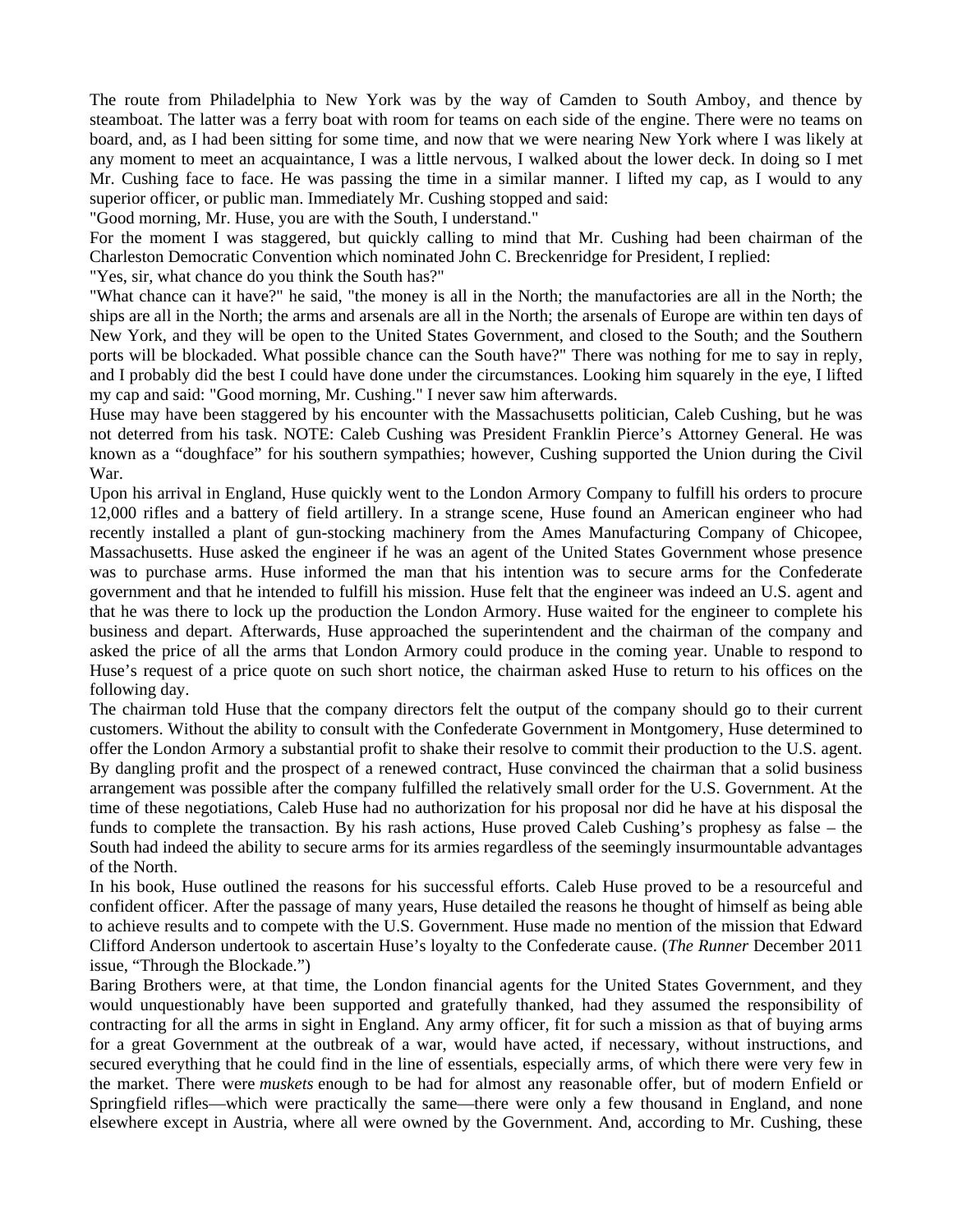would be available by the United States but impossible of purchase by "the South." Yet even so high an authority as Ex-Attorney General Cushing proved to be wrong in his assumption, as will be shown below.

Any young, intelligent West Point graduate holding an army commission and as fearless in assuming responsibility as the average "graduate," would not only have prevented my making this important contract, but would have blocked my efforts in every direction; for in all Europe the supply of arms ready for use or possible of manufacture was very limited. Such an officer would have secured everything worth having—in other words, all the best—and only inferior arms of antiquated model would have been left for the Confederacy. The effect would have been not only to give the United States good arms in profusion, but utterly to discourage their opponents by the inferiority of their weapons.

Mr. Davis did not make the great mistake of sending a civil agent to purchase supplies—a duty as thoroughly military as any that could be named—nor the still greater blunder of setting several men to do what one man, with uncontrolled authority, could do so much better. Doubtless he could have found men who would have performed the duty as well as did the young officer whom he selected, and some who would have done their part better; but, during the whole war, no change was made, although not to remove him often required that firmness—not to say obstinacy—which was a prominent trait of Mr. Davis's character, and which, right or wrong, but especially when he was right, he exercised to a remarkable degree.

**Through the Blockade** will continue in the next issue.

Source: Caleb Huse, *The Supplies for the Confederate Army: How They Were Obtained in Europe and How Paid For: Personal Reminiscences and Unpublished History* [Boston: Press of T.R. Martin & Son, 1904] 5-36.

Editor

#### **\*\*\*\*\* January Meeting \*\*\*\*\***

# *Jefferson Davis "Confederate Commander"*

The members and guests who attended the January  $12<sup>th</sup>$  meeting were fortunate to enjoy the presentation by one of Jefferson Davis's most knowledgeable scholars, **Keith Hardison**. Keith's experiences from 1986 - 1999 as executive director at **Beauvoir**, Confederate President Jefferson Davis's home and library, were evident in the depth and insight provided during his presentation. However you personally view Jefferson Davis, Hardison presented a detailed look at the man, his talents, his accomplishments, and his failings.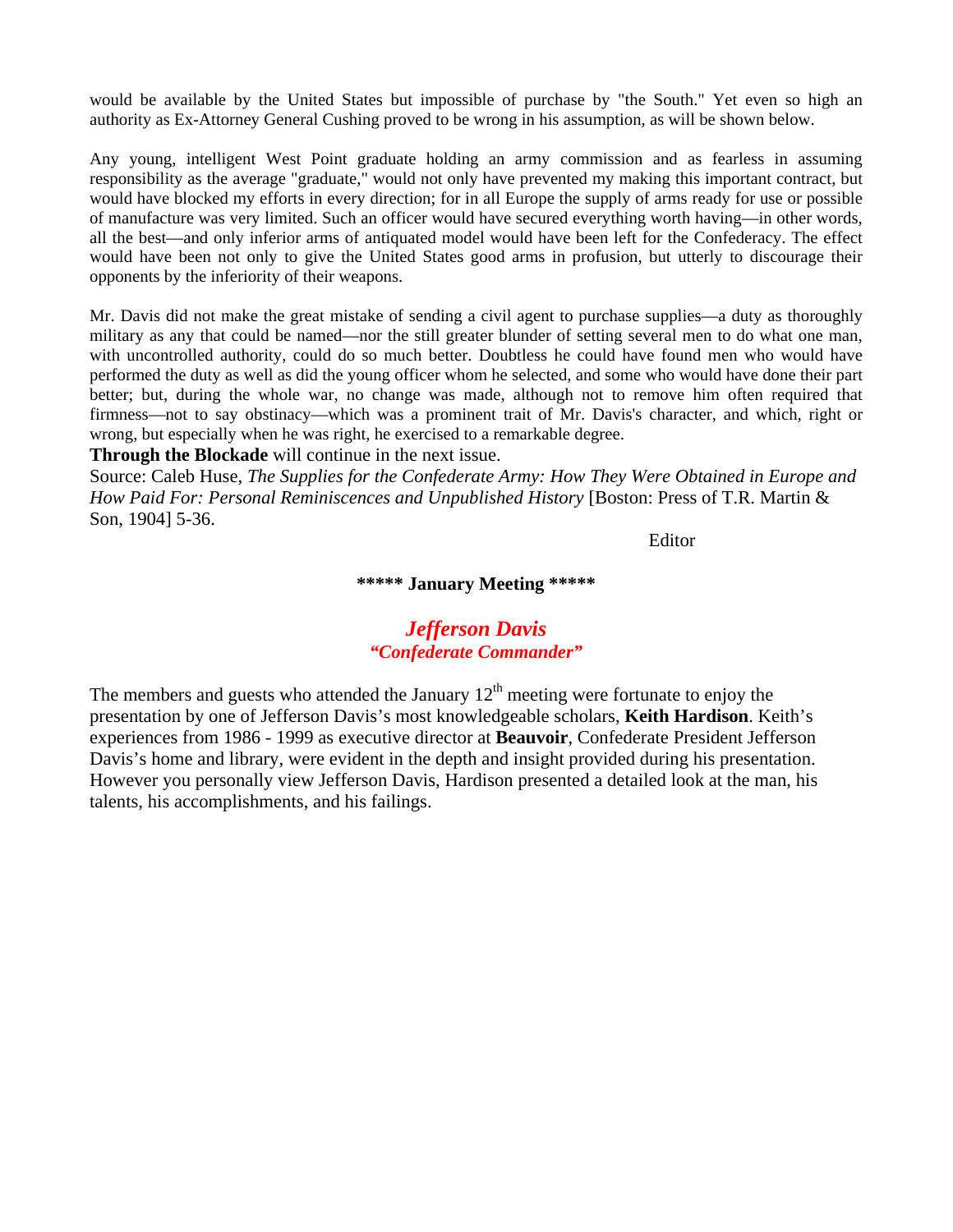

**Keith Hardison – Director of the Division of State Historic Sites and Properties**

Keith's discussion focused on Davis's qualifications to be the Confederate President and Commanderin-Chief. His brief comparison between the qualifications of Abraham Lincoln and Jefferson Davis revealed a major difference in the experiences each man brought to their respective offices. Davis ,by virtue of this training at West Point (1824 -1828), his service in the U.S. Army from 18828 – 1835, his success as the colonel of the Mississippi Rifles during the war with Mexico 1846 -1847, and his service as Secretary of War in Franklin Pierce's administration, was experienced in many matters of the military sciences. While Davis had been a reluctant West Point cadet and subject to dismal for several infractions, his service in the US Army both in the western territories and his volunteer service during the Mexican War were more than adequate. While both Lincoln and Davis were to endure an awesome burden as Commander-in-Chiefs, Davis was the man whose résumé reflected considerable talents.

Why then, if Davis was so qualified for his position, did he fail? Keith provided a listing of factors, some controllable and others not, that weighted into Davis's shortcomings.

# **Situational factors** (uncontrollable):

The geographic size and character of the

Confederacy was simply too large for the resources (men and materials) available to the Confederacy to effectively manage.

Davis was faced with building a national government at the same time the Confederacy was fighting for its survival.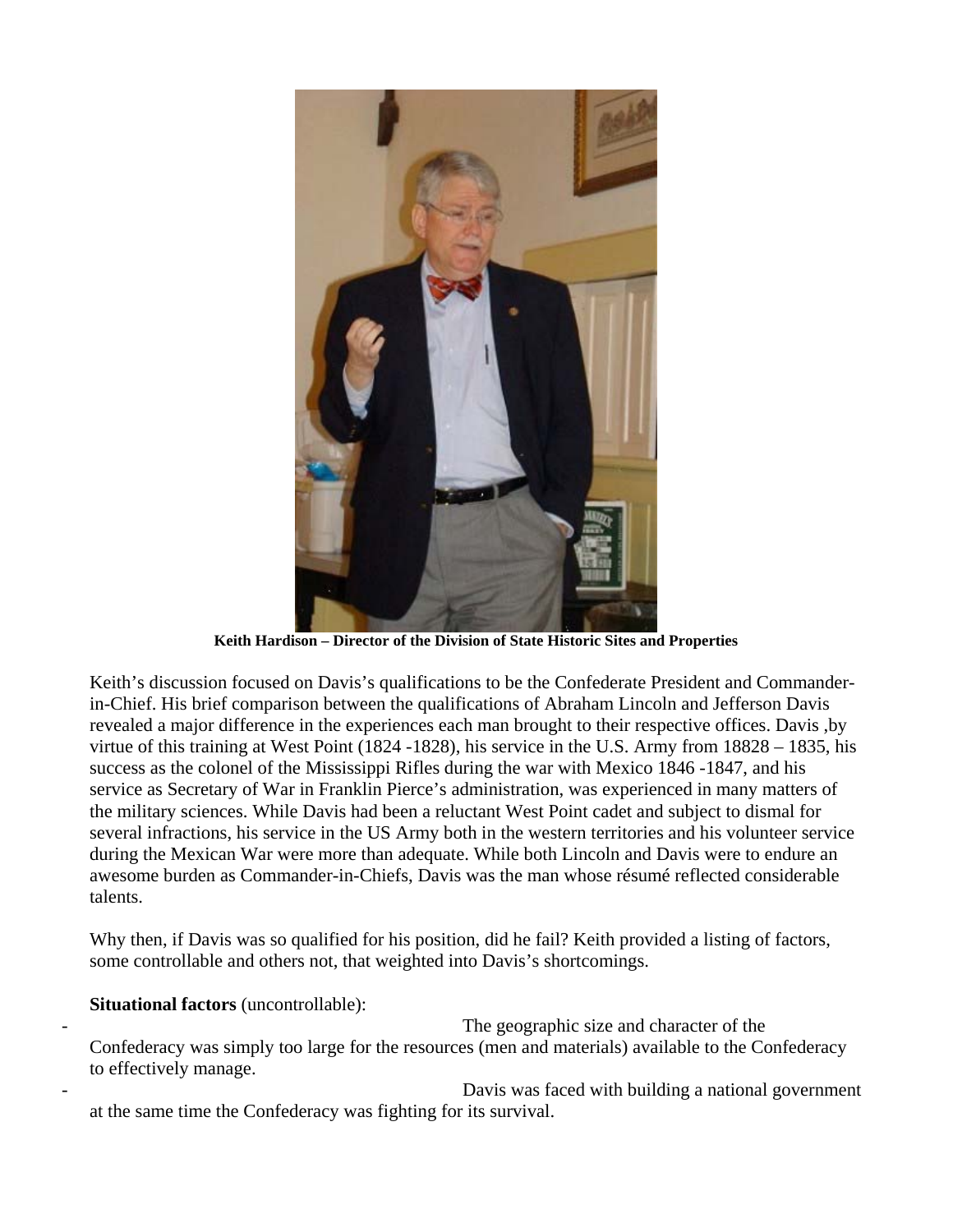The infrastructure, manufacturing capacity, and

capital resources available to the south were insufficient for the needs.

**States Rights**, which Davis supported on many occasions before the war, were too divisive to allow centralization of power to a national government. Keith related an example that reflected the problem of appeasing the sensitivities of each individual state. The first three Secretaries of War, each of whom served for short intervals and with mixed results, were all lawyers with little or no military experiences. Jefferson Davis's personal choice for Secretary of War had been Braxton Bragg. Davis, because of the need to placate the various states, had selected less able men – an Alabama secessionist lawyer, a Louisiana lawyer and wealthy planter, and a Virginian lawyer who grandfather had been Thomas Jefferson. For all his shortcomings and inability to get along with almost anyone, Braxton Bragg was an effective organizer and planner with an understanding of what an army needed to give battle.

The strategy of the Confederate government was limited to the defense of many sites within the country. The Confederate Army did launch invasions of the north; however, the need to defend so many locations prevented the commitment of sufficient forces to successfully take the war to their enemies. NOTE: Early in the conflict, Davis had said that the Confederacy just wanted to be left alone.

**Personal factors** (controllable):

Davis was extremely loyal to his friends and hostile

toward to those he disliked.

 Davis supported Bragg when others called for Bragg's dismal as an army commander. After Bragg had failed in many duties, Davis sent Bragg to command in Wilmington in late 1864. ("Hello Bragg, goodbye Wilmington.")

 Davis disliked Joe Johnston, P.T.A. Beauregard, D.H. Hill, and others, Sometimes his animosity clouded his judgment – Hood to replace Johnston at the gates of Atlanta,

Davis had military experience but he had never commanded an army. He did; however, consider himself to be extremely knowledgeable about all military matters.

Davis was a workaholic who immersed himself in minutiae that could and should have been delegated to subordinates.

Hardison's conclusion about the role Jefferson Davis played as commander-in-chief: His qualifications and skills were considerable; however, his personal failings overshadowed his talents. Considering the challenges faced by Davis, Hardison did maintain that few, if any man, could have done more to sustain the Confederacy through four years of war.

# **\*\*\*\*\* Comments and Suggestions \*\*\*\*\***

Comments and suggestions to make the Cape Fear Civil War Round Table and "The Runner" more relevant to your Civil War experience are welcomed. Send them to me at [tpwinstead@gmail.com.](mailto:tpwinstead@gmail.com) Please include "CFCWRT News" in your Subject line.

# **\*\*\*\*\* Trivia Question Answers December 2011 \*\*\*\*\***

**1 -** Who was this officer? Another chance to win, but this is your **last chance**. The first one who tells me who this man was wins a reservation to the February Dinner Meeting. This is a \$26 value for the inquisitive individual among you who can correctly answer this trivia question. If you need additional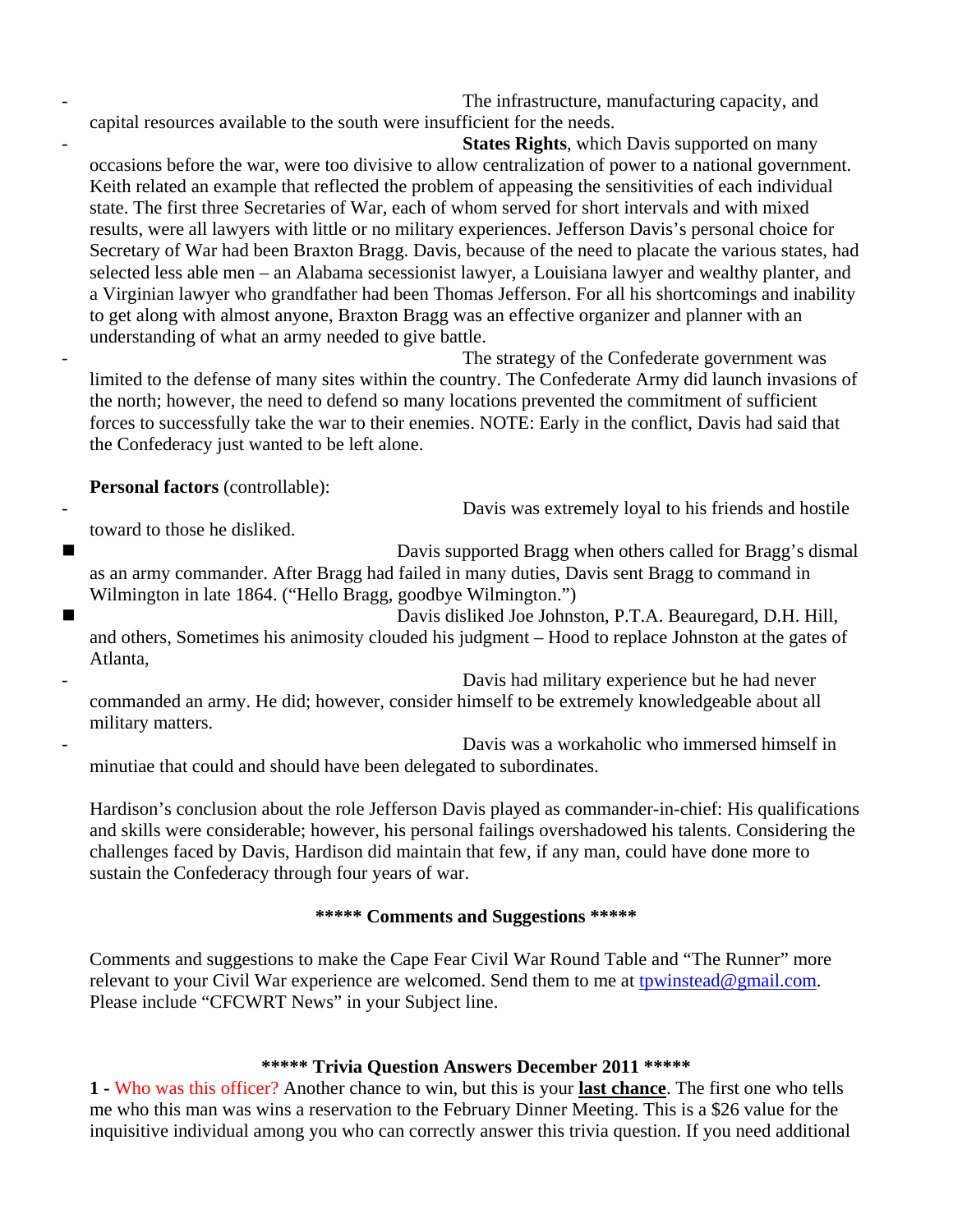hints about this man's identity (other than he is a Confederate with a semi-Napoleonic pose and he commanded Neverson Columbus Winstead late in the war, send me an e-mail [tpwinstead@gmail.com\)](mailto:tpwinstead@gmail.com). **Hint#1**: This officer was a West Point cadet who resigned to serve his southern state.

**2 -** On July 3, 1863, a Confederate Brigadier General in Pickett's Division determined to show his courage in the face of his enemies. This general, unable to walk because of an earlier injury, mounted his horse and went forward to his death and disappearance from his comrades. Who was this officer and what prompted him to seek a "glorious" end? **Richard B. Garnett**, an 1841 West Point graduate, had run afoul of Stonewall Jackson for his alleged actions at the Battle of Kernstown on March 23, 1862. Jackson had Garnett arrested for an unauthorized retreat (per Garnett, only after his men ran low on ammunition while fighting a superior Union force). Jackson proposed to court-martial Garnett; however, Robert E. Lee reassigned Garnett to Pickett's former brigade. Garnett spent the next year trying to prove his bravery; on July  $3<sup>rd</sup>$ , he paid the ultimate price. To remove the stain against his name, Garnett, having been previously kicked by his horse, rode his black charged forward into the hell that became known as "Pickett's Charge". Garnett's body was never recovered from the battlefield.

In one of those ironies that seemed to appear throughout Civil War history, Garnett served as a pallbearer at Stonewall Jackson's funeral after Jackson's death from wounds received at Chancellorsville.

Approximately thirty years after the Gettysburg battle, General George H. "Maryland" Steuart found Garnett's engraved sword in a Baltimore pawnshop. The sword was an artillery officer's pattern and had "R.B. Garnett, U.S.A." engraved on the blade. Steuart purchased it and evidentially returned the relic to Garnett's family. Today, Richard Garnett's sword is included in the collection of the Museum of the Confederacy in Richmond, Virginia.

Source: [http://www.encyclopediavirginia.org/Garnett\\_Richard\\_B\\_1817-1863,](http://www.encyclopediavirginia.org/Garnett_Richard_B_1817-1863) accessed December 25, 2011. [http://www.gdg.org/Research/SHSP/shgarnet.html,](http://www.gdg.org/Research/SHSP/shgarnet.html) accessed December 25, 2011. **3 -** Keith Hardison shared the story of Jefferson Davis's 1825 carousing incident at Benny Havens' Tavern while he attended West Point (See Trivia question #4, January issue of *The Runner* for additional details). According to Hardison, who may have intervened to prevent Davis's dismissal from West Point? What incident did Davis become embroiled in during the Christmas season of 1826? John C. Calhoun was Secretary of War when Jefferson Davis was appointed to West Point. Calhoun also aided the young cadet by perhaps preventing Davis's dismissal for the Benny Havens' incident. Davis was also linked to the Christmas Eve 1826 "Eggnog Riot" (See

[http://www.army.mil/article/49823/The\\_Eggnog\\_Riot/](http://www.army.mil/article/49823/The_Eggnog_Riot/) for additional information.)

**4 -** Jefferson Davis served as Secretary of War in the administration of Franklin Pierce 1853 -1857. Keith Hardison outlined the many accomplishments that Davis oversaw while in this office. What was one of the most unusual experiments that Davis implemented? The U.S. Army Camel Corps (its 77 camels, and chief camel driver, Hadji Ali) was the subject of much interest in the barren west prior to the Civil War. The tensions of the gathering sectional discord prevented Congress from following recommendations to increase the camel corps and continue the experiment.

**5 -** Throughout his life, Jefferson Davis failed to embrace the art of compromise. What did Varina Davis say about her husband's stubbornness? Varina Davis supposedly remarked that her husband. "did not know the arts of the politician and would not practice them if understood."

Source: http://www.aboutfamouspeople.com/article1031.html accessed January 16, 2012.